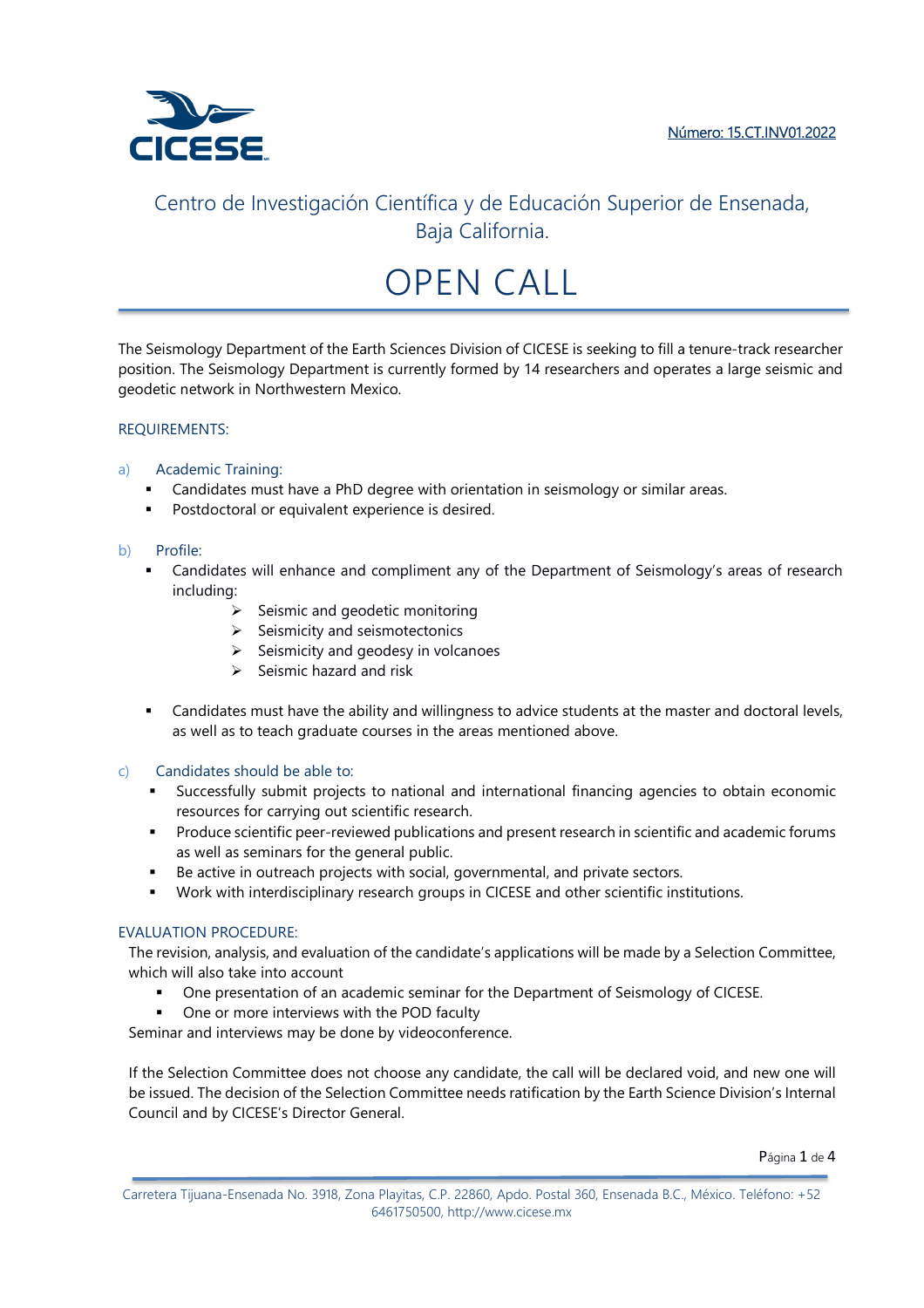

# OPEN CALL

#### SALARY AND BENEFITS:

The economic benefits of the position are: (a) Salary according to an assigned category (see table in the attached appendix), awarded following a curricular evaluation according to the Academic Personnel Statute of CICESE. (b) Higher benefits than those required by law (vacation bonuses, health insurance for major medical expenses, savings fund, etc.). (c) Productivity bonuses. (d) Eligibility to apply for or to continue having additional salary from the National System of Researchers (SNI), a scholarship granted by the National Council of Science and Technology (CONACYT). If the hired researcher does not yet belong to SNI, he or she will be expected to apply for admission.

#### APLICATION:

Applications must include:

- **Curriculum vitae.**
- Letter of interest with a detailed discussion of research and teaching topics of interest.
- **Three letters of recommendation.**

Application documents should be sent in digital form through e-mail and in PDF format. The letters of recommendation should be sent directly by the persons making the recommendations, confidentially, directly to:

| CONTACT:              | Dr. Héctor González Huizar<br>Head of the Seismology Department<br><b>Farth Sciences Division</b><br>E-mail: <b>hgonzalez@cicese.mx</b><br>Phone: +52 646 1750500, extension 26512<br>With c.c. to:<br>Dr. Mario González Escobar<br>Director of Earth Sciences Division<br>E-mail: mgonzale@cicese.mx<br>Phone: +52 646 1750500, extension 26000 |
|-----------------------|---------------------------------------------------------------------------------------------------------------------------------------------------------------------------------------------------------------------------------------------------------------------------------------------------------------------------------------------------|
| Application deadline: |                                                                                                                                                                                                                                                                                                                                                   |

### **Publication date: May 27th, 2022**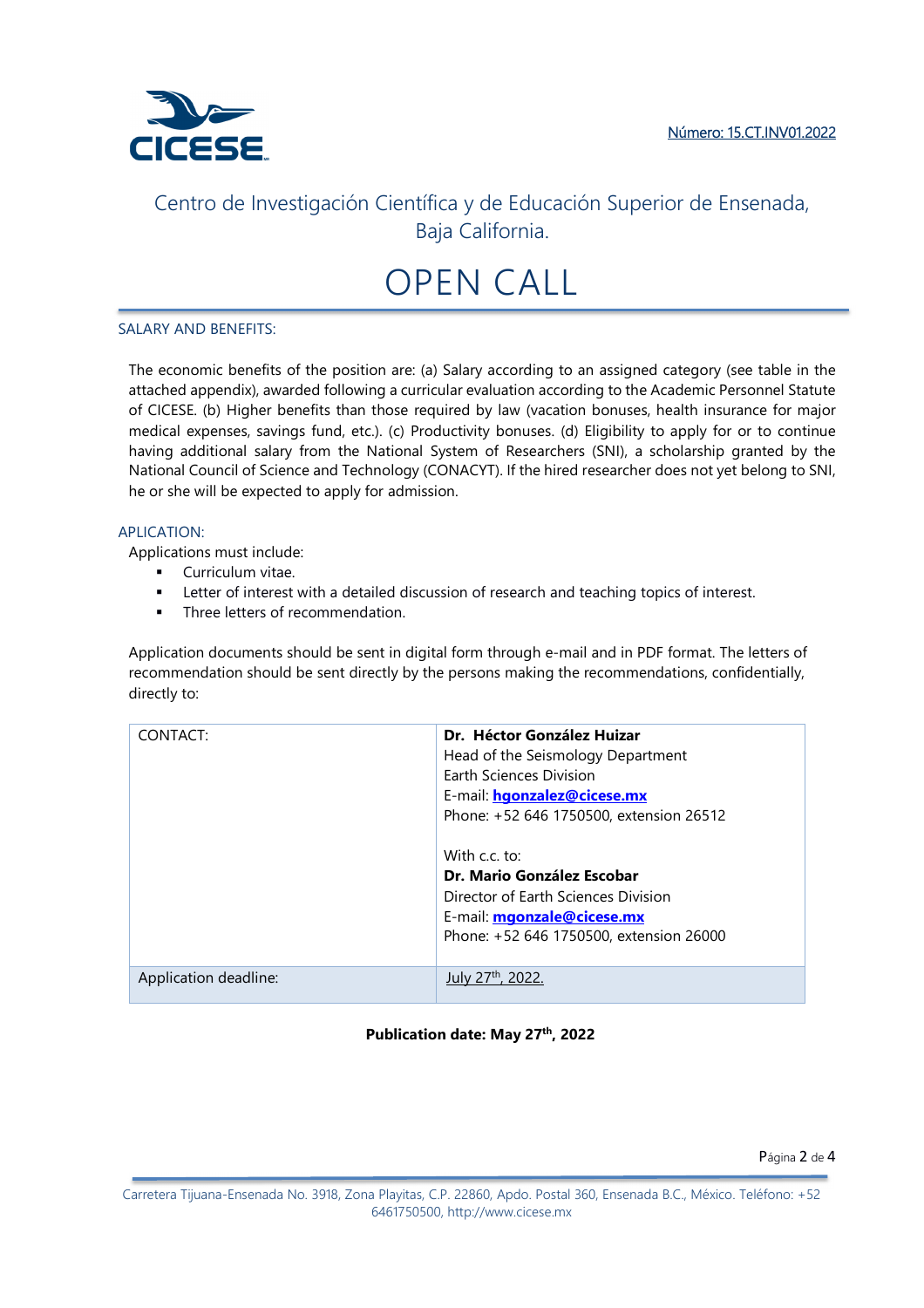

# OPEN CALL

## APPENDIX

## TABLE OF SALARIES FOR RESEACH PRESONNEL ACCORDING TO CATEGORY IN 2022

| <b>Category</b>      | Level | <b>Gross monthly salary (Mexican pesos)</b> |
|----------------------|-------|---------------------------------------------|
| Researcher           |       | \$42,730.40                                 |
| Researcher           | В     | \$40,974.05                                 |
| Researcher           | А     | \$39,218.05                                 |
| Associate Researcher |       | \$35,706.20                                 |
| Associate Researcher | В     | \$31,608.95                                 |
| Associate Researcher |       | \$30,204.30                                 |

Category will be assigned by an External Commission according to the criteria stated in Academic Personnel Statute of CICESE. Benefits are stated in the Collective Labor Contract, which can be consulted (in Spanish) at: https://normasapf.funcionpublica.gob.mx//NORMASAPF/Descarga?id=38344